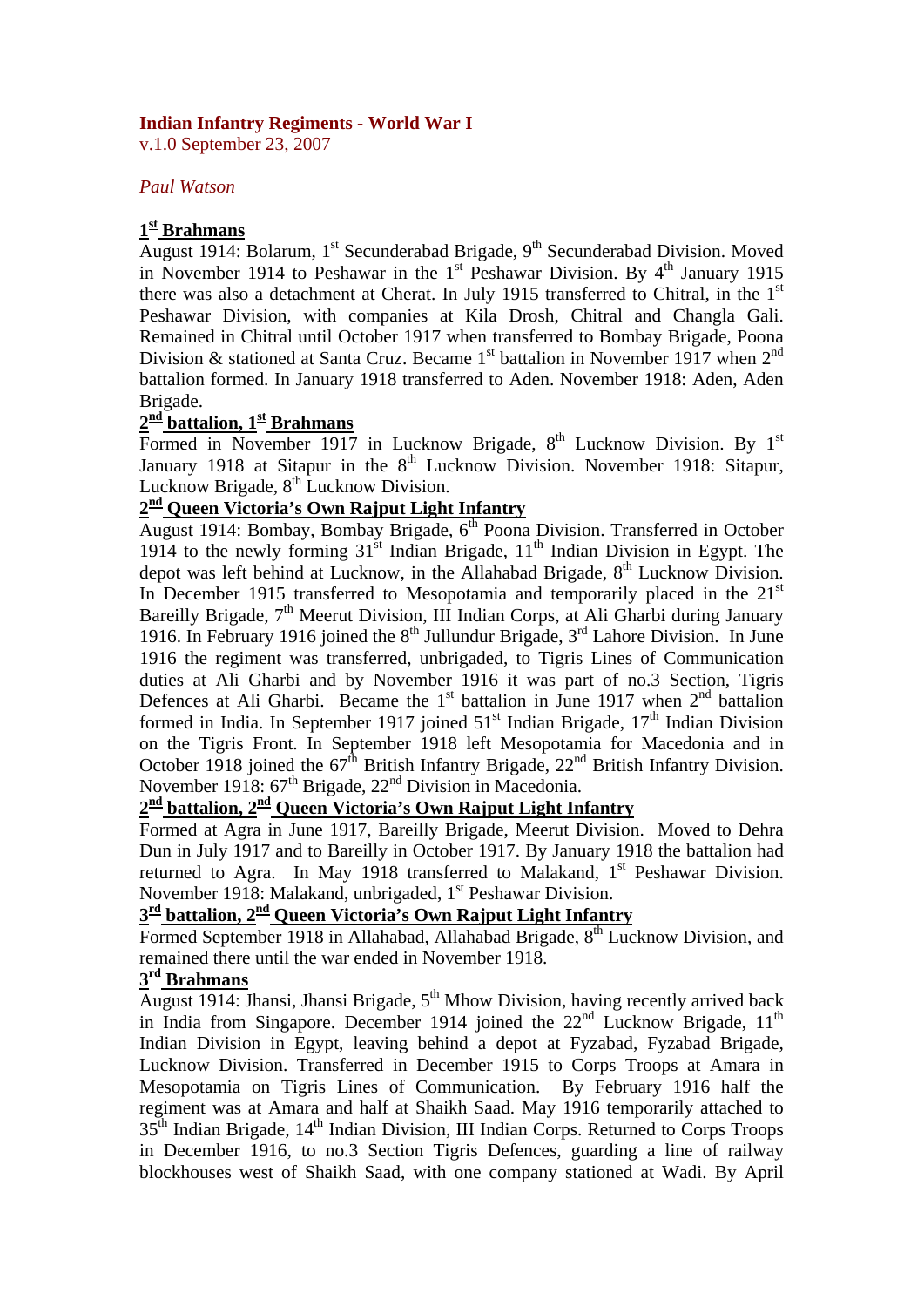1917 deployed on no.2 Section Tigris Defences at Shaikh Saad. In May 1917 transferred to Muscat, Southern Persia. In June 1918 became  $1<sup>st</sup>$  battalion on the formation of the  $2<sup>nd</sup>$  battalion. November 1918: Muscat, Southern Persia.

### **2nd battalion, 3rd Brahmans**

Formed in June 1918 in Deesa, Nasirabad Brigade,  $5<sup>th</sup>$  Mhow Division, and remained there until the war ended in November 1918.

#### **4th Prince Albert Victor's Rajputs**

August 1914: Multan, unbrigaded in the  $3<sup>rd</sup>$  Lahore Division. When the  $3<sup>rd</sup>$  Lahore Divisional Area was formed in September 1914 the regiment remained in it at Multan. January 1915 transferred to Mesopotamia, unbrigaded at Basra. A depot remained in India at Lucknow, Allahabad Brigade, Lucknow Division. Transferred in March 1915 to  $12<sup>th</sup>$  Indian Brigade,  $12<sup>th</sup>$  Indian Division, II Indian Corps. In May 1915 the  $12<sup>th</sup>$ Brigade was in Arabistan. June 1915 joined the  $33<sup>rd</sup>$  Indian Brigade,  $12<sup>th</sup>$  Indian Division and by October 1915 it was deployed on the Shatt al Arab waterway at Basra. Transferred to Corps Troops at Basra in December 1915. In June 1916 attached to  $8<sup>th</sup>$  Jullundur Brigade,  $3<sup>rd</sup>$  Lahore Division, III Indian Corps. Returned to Corps Troops in October 1916 and deployed on no.2 Section Tigris Defences at Amara. By April 1917 the regiment was stationed at Shaikh Saad with companies at Mudelil and Ali Gharbi. In February 1918 became  $1<sup>st</sup>$  battalion on formation of a  $2<sup>nd</sup>$  battalion. By March 1918 deployed on Advanced Line of Communication Defences guarding railway lines around Baghdad. November 1918: Advanced Line of Communication Defences guarding railway lines around Baghdad.

# 2<sup>nd</sup> battalion, 4<sup>th</sup> Prince Albert Victor's Rajputs

Formed February 1918 at Agra, unbrigaded in the Meerut Division, and remained there until the war ended in November 1918.

#### **5th Light Infantry**

 $\frac{2}{\text{August 1914: Singapore (8 companies)}$  with its depot at Fatehgarh,  $21^{\text{st}}$  Bareilly Brigade, 7<sup>th</sup> Meerut Division. In February 1916 the regiment mutinied in Singapore and subsequently sent to West Africa, arriving August 1915, to fight in the Cameroons operations. Transferred in March 1916 to IEF 'B' in East Africa and remained there until returned to India in February 1918: in  $1<sup>st</sup>$  Quetta (10<sup>th</sup>) Brigade, 4th Quetta Division. Two companies remained in East Africa until June 1918 when they rejoined the rest of the regiment. August 1918 became  $1<sup>st</sup>$  battalion when  $2<sup>nd</sup>$ battalion formed: November 1918: Quetta,  $10^{th}$  Brigade,  $4^{th}$  Quetta Division.

### **2nd battalion, 5th Light Infantry**

Formed in Quetta, unbrigaded in  $4<sup>th</sup>$  Quetta Division in August 1918 and was transferred to the independent Karachi Brigade in October 1918. November 1918: Karachi, independent Karachi Brigade.

#### **6th Jat Light Infantry**

August 1914: Secunderabad, 2<sup>nd</sup> Secunderabad Brigade, 9<sup>th</sup> Secunderabad Division. Transferred to  $19<sup>th</sup>$  Dehra Dun Brigade,  $7<sup>th</sup>$  Meerut Division in September 1914 and sent with the division to France, arriving in October 1914. Maintained a depot in India at Jhansi, Jhansi Brigade,  $5<sup>th</sup>$  Mhow Division for the rest of the war. From January to April 1915 detached to  $21<sup>st</sup>$  Bareilly Brigade,  $7<sup>th</sup>$  Meerut Division. August 1915 transferred to  $31<sup>st</sup>$  Indian Brigade,  $11<sup>th</sup>$  Indian Division in Egypt. December 1915 sent to Mesopotamia to rejoin  $21^{st}$  Bareilly Brigade,  $7^{th}$  Meerut Division as part of the Tigris Corps. Moved to the independent  $41<sup>st</sup>$  Indian Brigade at Basra in May 1916. In October 1916 transferred to Euphrates Defences in the Basra area. Transferred in August 1917 to the newly forming  $50<sup>th</sup>$  Indian Brigade,  $17<sup>th</sup>$  Indian Division. Once formed  $50<sup>th</sup>$  Indian Brigade attached to  $3<sup>rd</sup>$  Lahore Division and in September to  $15<sup>th</sup>$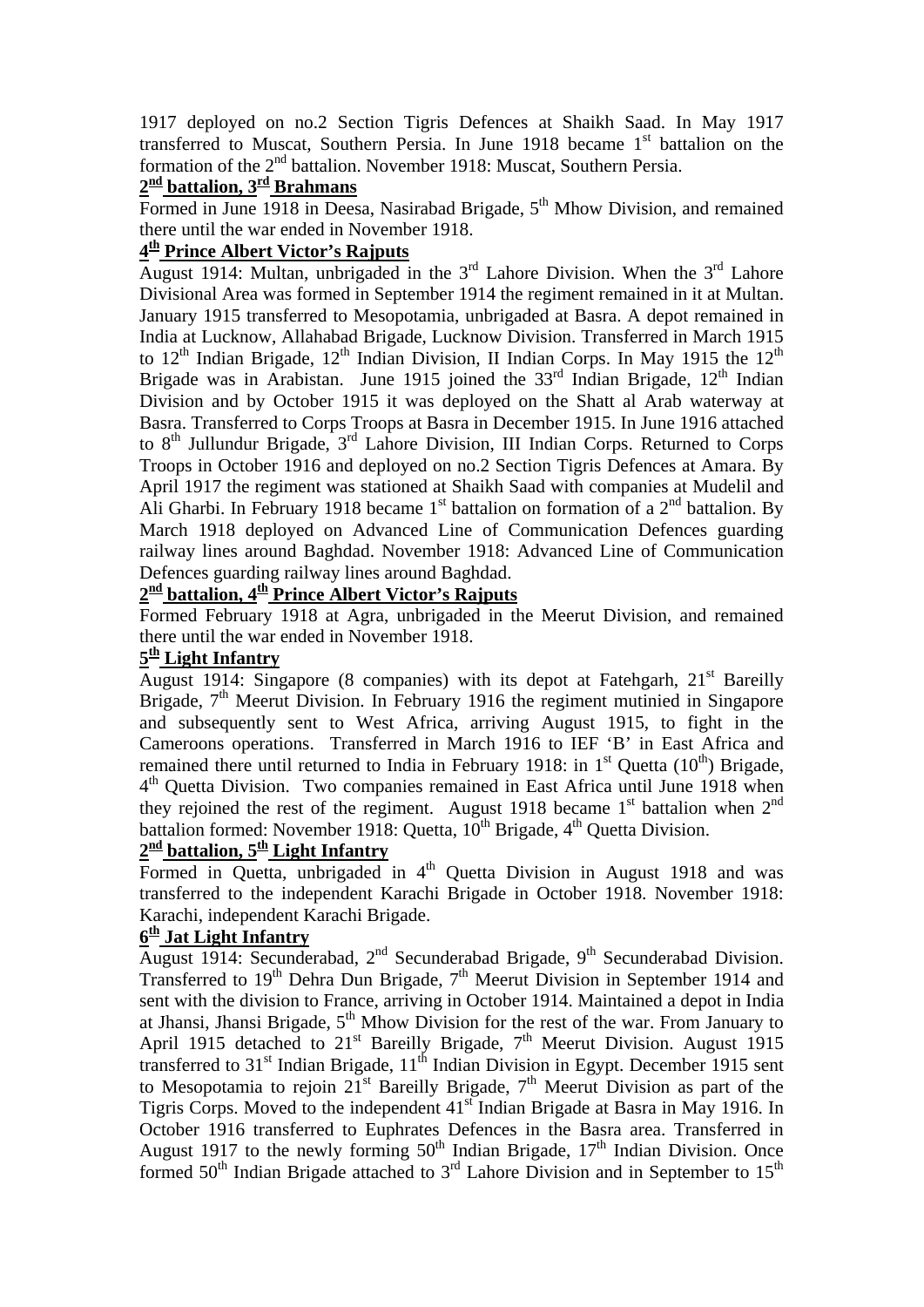Indian Division. Became 1<sup>st</sup> battalion in November 1917 on formation of a second battalion. November 1918: Euphrates Line, Mesopotamia,  $50<sup>th</sup>$  Indian Brigade,  $15<sup>th</sup>$ Indian Division.

### 2<sup>nd</sup> battalion, 6<sup>th</sup> Jat Light Infantry

Formed in November 1917 at Agra in Bareilly Brigade, Meerut Division, and remained there until the war ended in November 1918.

#### **7th Duke of Connaught's Own Rajputs**

August 1914: Ahmedabad, unbrigaded,  $5<sup>th</sup>$  Mhow Division. September 1914 transferred to  $18<sup>th</sup>$  Belgaum Brigade,  $6<sup>th</sup>$  Poona Division. Sailed with rest of brigade to Mesopotamia in November 1918. Established a depot whilst overseas at Benares, Allahabad Brigade, 8<sup>th</sup> Lucknow Division. Besieged at Kut al Amara in December 1915 and surrendered to the Turks there in April 1916. Reformed in October 1916 at Baroda, 5<sup>th</sup> Mhow Division. April 1917 transferred to Aden, Aden Brigade. Became 1<sup>st</sup> battalion in June 1918 on formation of a second battalion. November 1918: Aden, Aden Brigade.

# **2nd battalion, 7th Duke of Connaught's Own Rajputs**

Formed in Alipore, Presidency Brigade, 8<sup>th</sup> Lucknow Division in June 1918 and remained there until the end of the war in November 1918.

#### **8th Rajputs**

August 1914: Jubbulpore Brigade,  $5<sup>th</sup>$  Mhow Division, having recently returned from a tour of duty in Hong Kong. In October 1914 transferred to Peshawar, 1<sup>st</sup> Peshawar Brigade,  $1<sup>st</sup>$  Peshawar Division. By  $3<sup>rd</sup>$  January 1916 there were also detachments at Abazai, Chappri, Cherat, Jamrud and Shabkadar. April 1916, transferred to 3rd Abbottabad Brigade,  $2^{nd}$  Rawalpindi Division and in July 1916 transferred, unbrigaded, to Mesopotamia, with its depot at Benares,  $8<sup>th</sup>$  Lucknow Division. Deployed on Tigris Line of Communications until the autumn of 1916. By November 1916 on the Karun Front, Arabistan. Remained on the Karun Front for the rest of the war. March 1918 became the  $1<sup>st</sup>$  battalion on the formation of a second battalion. November 1918: Karun Front, Arabistan.

### $2^{\underline{\text{nd}}}$  battalion,  $8^{\underline{\text{th}}}$  Rajputs

Formed in March 1918, in Lucknow, Lucknow Brigade,  $8<sup>th</sup>$  Lucknow Division, and remained there until the war ended in November 1918.

#### **9th Bhopal Infantry**

August 1914: Fyzabad, Fyzabad Brigade, 8th Lucknow Division. In August 1914 joined  $7<sup>th</sup>$  Ferozepore Brigade,  $3<sup>rd</sup>$  Lahore Division and left with that division for France via Suez, arriving in France at the end of September 1914. Established a depot throughout the war at Fyzabad, Allahabad Brigade, 8<sup>th</sup> Lucknow Division. Transferred in May 1915 to 22<sup>nd</sup> Lucknow Brigade, 11<sup>th</sup> Indian Division, in Egypt (arrived in June). December 1915 moved to Mesopotamia to join  $21<sup>st</sup>$  Bareilly Brigade,  $7<sup>th</sup>$  Meerut Division. January-February 1916 attached to  $8<sup>th</sup>$  Jullundur Brigade,  $3<sup>rd</sup>$  Lahore Division. Became  $1<sup>st</sup>$  battalion in February 1917 on formation of a second battalion. Transferred to no.2 Section, Tigris Defences at Kut al Amara, in May 1917. Tigris Defences became part of Administration and Defences in October 1918. November 1918: Basra, Mesopotamia, Administration and Defences, Base Section.

#### $2^{\underline{\text{nd}}}$  battalion, 9<sup>th</sup> Delhi Infantry

Formed in Delhi, Meerut Division, in February 1917 and designated at first as 3<sup>rd</sup> Reserve Battalion Delhi Regiment. Transferred in April 1917 to Presidency Brigade, 8<sup>th</sup> Lucknow Division. December 1917 sent unbrigaded to Mesopotamia, having left a depot behind at Fort William, Presidency Brigade,  $8<sup>th</sup>$  Lucknow Division. Part of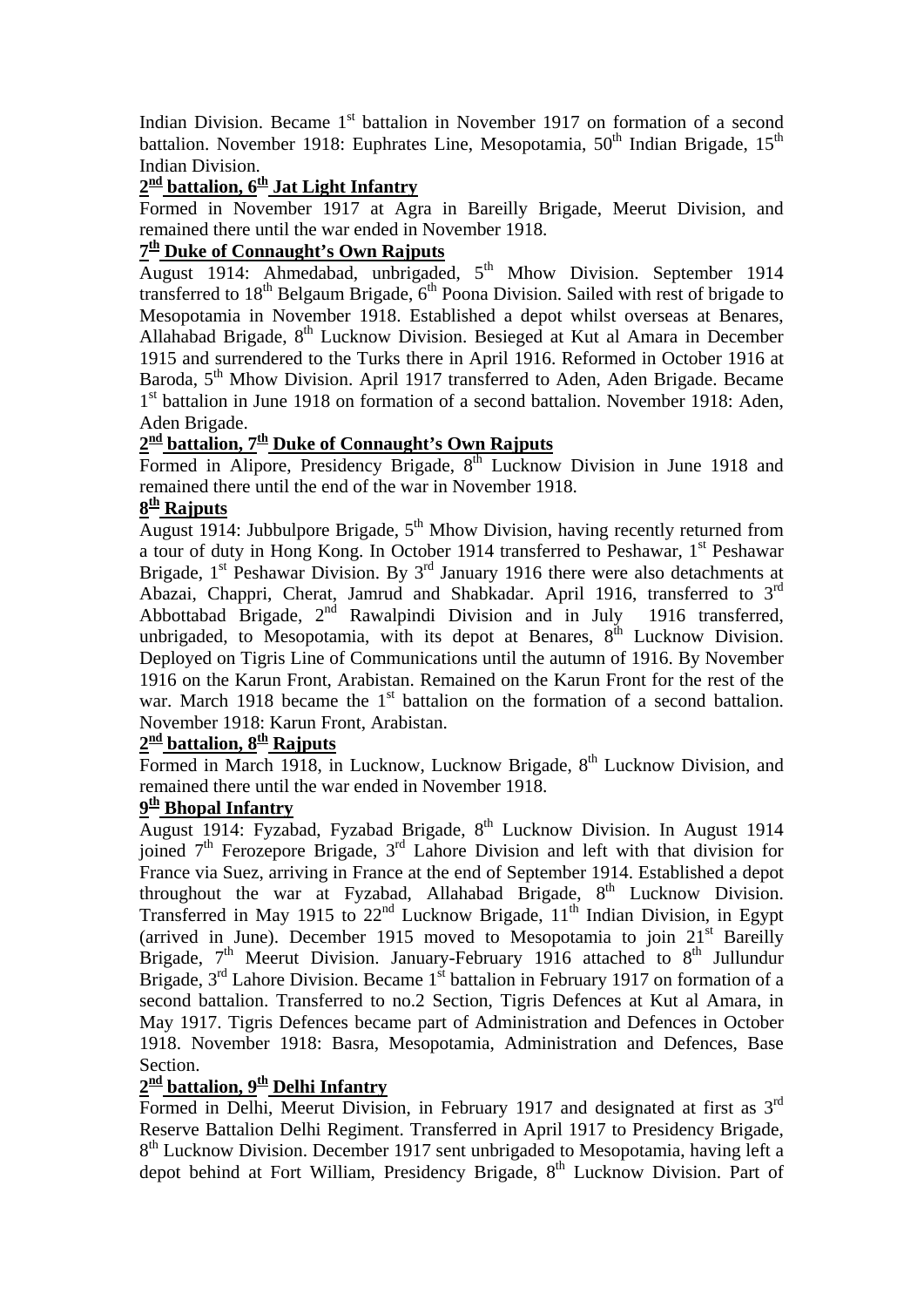Administration troops in Mesopotamia, Base Section at Basra. November 1918: Basra, Mesopotamia, Administration and Defences, Base Section.

# $3<sup>rd</sup>$  battalion,  $9<sup>th</sup>$  Bhopal Infantry

Formed at Fyzabad, unbrigaded, 8<sup>th</sup> Lucknow Division, in October 1917. Transferred in March 1918 to Fort William, Presidency Brigade,  $8<sup>th</sup>$  Lucknow Division. October 1918 transferred to Mesopotamia. November 1918: Basra, Mesopotamia, Administration and Defences, Base Section.

### **4th battalion, 9th Bhopal Infantry**

Formed at Jhansi, Jhansi Brigade, 5<sup>th</sup> Mhow Division, in February 1918. Transferred in April 1918 to Mhow. November 1918: Mhow, unbrigaded,  $5<sup>th</sup>$  Mhow Division.

#### $10^{\underline{th}}$  **Jats**

August 1914: Mhow, Jhansi Brigade,  $5<sup>th</sup>$  Mhow Division. Transferred to Bannu, Bannu Brigade, North West Frontier, in November 1914. Became 1<sup>st</sup> battalion in June 1917 on formation of a second battalion. November 1917 transferred to Mesopotamia and joined 55<sup>th</sup> Indian Brigade, 18<sup>th</sup> Indian Division. Left behind a depot at Jhansi, Jhansi Brigade,  $5^{th}$  Mhow Division. Transferred in September 1918 to  $22^{nd}$  (British) Division in Macedonia. November 1918: in the process of moving from Mesopotamia to Macedonia. Did not join  $22<sup>nd</sup>$  Division until  $21<sup>st</sup>$  January 1919.

#### 2<sup>nd</sup> battalion, 10<sup>th</sup> Jats

Formed in Jhansi, Jhansi Brigade,  $5<sup>th</sup>$  Mhow Division in June 1917. Transferred to Lahore, unbrigaded, 16<sup>th</sup> Indian Division in October 1918. November 1918: Lahore, 16<sup>th</sup> Indian Division.

#### $11<sup>th</sup>$  Rajputs

August 1914: Dinapore, Presidency Brigade, 8<sup>th</sup> Lucknow Division. Transferred February 1915 to  $33^{\text{rd}}$  Indian Brigade,  $12^{\text{th}}$  Indian Division in Arabistan, Mesopotamia, arriving in March 1915. Left behind a depot at Fyzabad, Allahabad Brigade, 8<sup>th</sup> Lucknow Division. July 1915 transferred to Bushire (arrived in August 1915). Left Southern Persia June 1916 and arrived at Lahore Cantonment in July 1916, unbrigaded,  $3<sup>rd</sup>$  Lahore Divisional Area. Transferred February 1917 to Derajat Brigade, North West Frontier. August 1917 left for 1<sup>st</sup> Peshawar Division, arriving in October 1917. Unbrigaded in Chitral. Became 1<sup>st</sup> battalion in January 1918 on formation of a second battalion. November 1918: Chitral, unbrigaded,  $1<sup>st</sup>$  Peshawar Division.

#### 2<sup>nd</sup> battalion, 11<sup>th</sup> Rajputs

Formed in Sitapur, Lucknow Brigade, 8<sup>th</sup> Lucknow Division in January 1918. Moved to Loralai, unbrigaded, 4<sup>th</sup> Quetta Division in October 1918. November 1918: Loralai, 4<sup>th</sup> Ouetta Division.

#### **12th Pioneers (The Kelat-i-Ghilzai Regiment)**

August 1914: Kirkee,  $10^{th}$  (1<sup>st</sup> Quetta) Brigade, 4<sup>th</sup> Quetta Division. By January 1915 stationed at Quetta and in October 1915 transferred from  $10<sup>th</sup>$  (1<sup>st</sup> Quetta) Brigade to  $11<sup>th</sup>$  (2<sup>nd</sup> Quetta) Brigade. Transferred in February 1916 to Peshawar, 1<sup>st</sup> Peshawar Brigade,  $1<sup>st</sup>$  Peshawar Division. April 1917 moved to Lahore, unbrigaded,  $3<sup>rd</sup>$  Lahore Divisional Area. June 1917 transferred to Bannu Brigade and in the same month became 1<sup>st</sup> battalion on formation of a second battalion. Returned September 1917 to Lahore,  $43<sup>rd</sup>$  Indian Brigade,  $16<sup>th</sup>$  Indian Division. Transferred March 1918 to Loralai, unbrigaded,  $4<sup>th</sup>$  Quetta Division. May 1918 moved to  $2<sup>nd</sup>$  Nowshera Brigade, 1<sup>st</sup> Peshawar Division. November 1918: Nowshera, 2<sup>nd</sup> Nowshera Brigade, 1<sup>st</sup> Peshawar Division.

# **2nd battalion, 12th Pioneers (The Kelat-i-Ghilzai Regiment)**

Formed in Lahore, unbrigaded,  $16<sup>th</sup>$  Indian Division in June 1917 (replaced  $3<sup>rd</sup>$  Lahore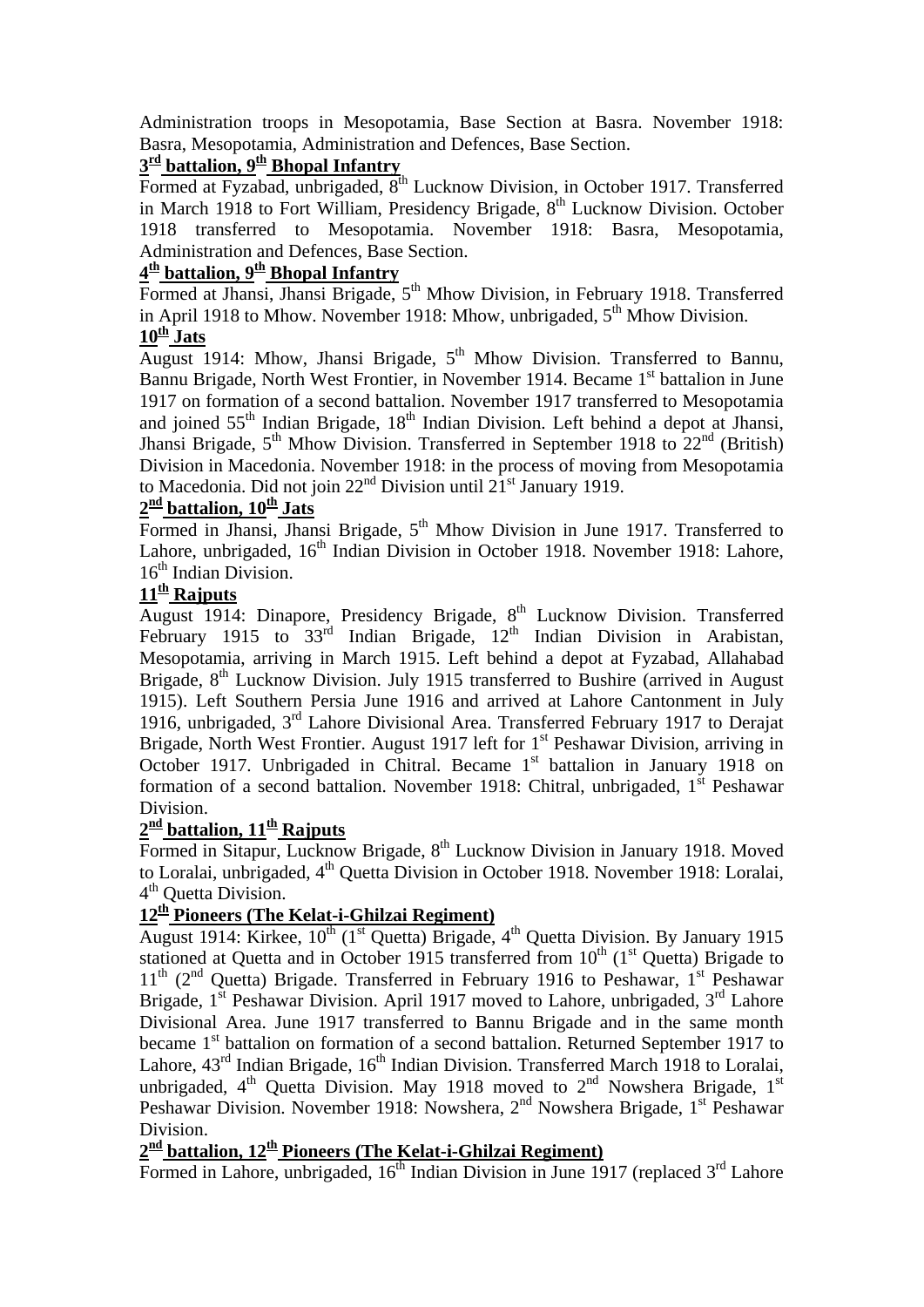Divisional Area June 1917). Transferred December 1917 to  $43<sup>rd</sup>$  Indian Brigade,  $16<sup>th</sup>$ Indian Division. March 1918 transferred to  $45<sup>th</sup>$  Jullundur Brigade,  $16<sup>th</sup>$  Indian Division. November 1918: Lahore,  $45<sup>th</sup>$  Jullundur Brigade,  $16<sup>th</sup>$  Indian Division.

# **13th Rajputs (The Shekhawati Regiment)**

August 1914: Delhi, unbrigaded,  $7<sup>th</sup>$  Meerut Division. Transferred to East Africa as part of IEF B in November 1914, leaving behind a depot at Lucknow,  $8<sup>th</sup>$  Lucknow Division. December 1915 transferred to Colombo, Ceylon. Moved to India in October 1916 to Secunderabad, Secunderabad Brigade,  $9<sup>th</sup>$  Secunderabad Division. March 1917 transferred to Kohat Brigade. Sent to Mesopotamia unbrigaded, October 1917, to Nasiriya Front. By March 1918 Euphrates Defences no.3 Section based at Samawa. November 1918: Euphrates Defences no.3 Section, Samawa.

#### **14th (King George's Own) Ferozepore Sikhs**

August 1914: Peshawar, Peshawar Brigade, Peshawar Division. In October 1914 joined the newly formed 29<sup>th</sup> Indian Brigade, 10<sup>th</sup> Indian Division. Sent to Egypt and on way captured Sheikh Sa'id  $(10^{th}$  November 1914). Depot remained at Multan in India, unbrigaded in the  $3<sup>rd</sup>$  Lahore Divisional Area (which became  $16<sup>th</sup>$  Indian Division). Involved in actions on the Suez Canal in February 1915 and sent with the rest of the  $29<sup>th</sup>$  Indian Brigade to Gallipoli in April 1915 (landed at Helles on  $1<sup>st</sup>$  May 1915) and attached there to the  $29<sup>th</sup>$  (British) Division. In July 1915 left Helles for Imbros and in August 1915 attached to the New Zealand and Australian Division. In December 1915 the regiment returned to the  $10<sup>th</sup>$  Indian Division in Egypt. May 1916 arrived in Bushire, South Persia. February 1917 transferred to Mesopotamia, no.3 Section Tigris Defences, based at Arab Village. October 1917 transferred to 51<sup>st</sup> Indian Brigade,  $17<sup>th</sup>$  Indian Division. November 1918: Mesopotamia,  $51<sup>st</sup>$  Indian Brigade,  $17<sup>th</sup>$  Indian Division.

### **15th Ludhiana Sikhs**

August 1914: Loralai, unbrigaded, 4th Quetta Division. Transferred in September 1914 to  $8<sup>th</sup>$  Jullundur Brigade,  $3<sup>rd</sup>$  Lahore Division and moved same month to France, arriving in October 1914. Established depot at Multan, 3<sup>rd</sup> Lahore Divisional Area whilst regiment overseas. March 1915 joined  $9<sup>th</sup>$  Sirhind Brigade,  $3<sup>rd</sup>$  Lahore Division. August 1915 transferred from France to Egypt. Supposed to join 22<sup>nd</sup> Lucknow Brigade,  $11<sup>th</sup>$  Indian Division but appears to have spent period in Egypt in ad hoc formations helping in defence of the Suez Canal Zone. February 1916 transferred to Peshawar,  $1<sup>st</sup>$  Peshawar Brigade,  $1<sup>st</sup>$  Peshawar Division. June 1918 became  $1<sup>st</sup>$ battalion on formation of a second battalion. November 1918: Peshawar,  $1<sup>st</sup>$  Brigade, 1<sup>st</sup> Peshawar Division.

#### **2nd battalion, 15th Ludhiana Sikhs**

Formed in Hyderabad in independent Karachi Brigade in June 1918 and remained there until the war ended in November 1918.

#### **16th Rajputs (The Lucknow Regiment)**

August 1914: Fort William, Presidency Brigade,  $8<sup>th</sup>$  Lucknow Division. Transferred April 1916 to Karachi, Karachi Brigade, 4<sup>th</sup> Quetta Division. December 1916 left for Sykes Mission, Bandar Abbas, Southern Persia, arriving January 1917. November 1918: Sykes Mission, Southern Persia.

#### **17th The Loyal Regiment**

August 1914: Lucknow,  $22<sup>nd</sup>$  Lucknow Brigade,  $8<sup>th</sup>$  Lucknow Division. Transferred September 1914 to Mauritius. January 1916 moved to East Africa, unbrigaded. Established depot at Lucknow and later Dinapore in 8<sup>th</sup> Lucknow Division. February 1918 transferred to Presidency Brigade,  $8<sup>th</sup>$  Lucknow Division. Became 1<sup>st</sup> battalion in April 1918 on formation of a second battalion. Sent June 1918 to Suez and joined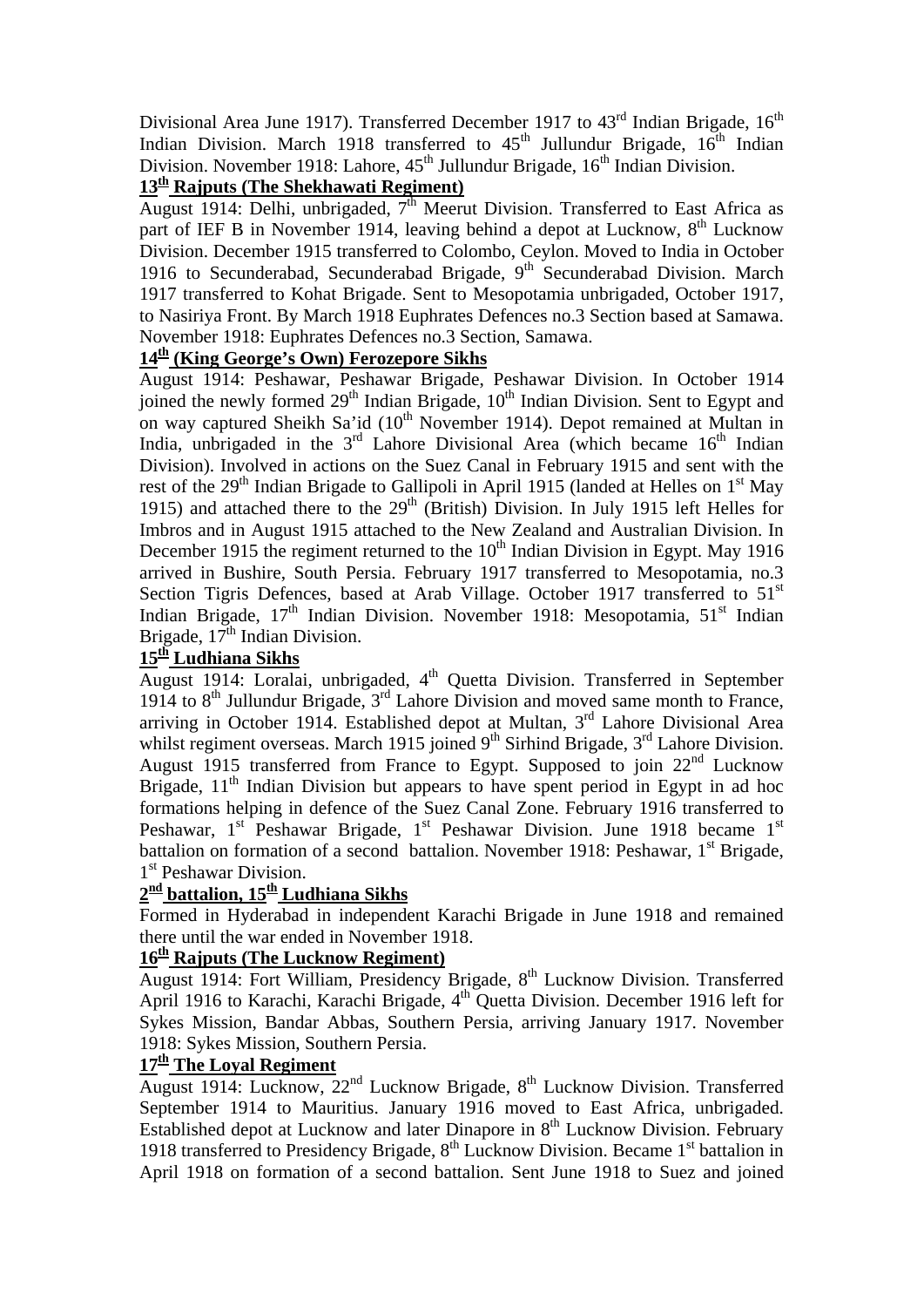$160<sup>th</sup>$  Brigade,  $53<sup>rd</sup>$  (British) Division. November 1918: Palestine,  $160<sup>th</sup>$  Brigade,  $53<sup>rd</sup>$ Division.

# $2<sup>nd</sup>$  battalion,  $17<sup>th</sup>$  The Loyal Regiment

Formed in Dinapore, Presidency Brigade, 8<sup>th</sup> Lucknow Division, in April 1918. Transferred in October 1918 to Ferozepore, 44<sup>th</sup> Ferozepore Brigade, 16<sup>th</sup> Indian Division and remained there until the end of the war in November 1918.

#### 18<sup>th</sup> Infantry

August 1914: Dera Ismail Khan, Derajat Brigade, North West Frontier. Transferred January 1915 to Hong Kong. January 1917 sent to Tientsin, North China. In December 1917 became  $1<sup>st</sup>$  battalion on formation of second battalion. November 1918: Tientsin, North China.

# 2<sup>nd</sup> battalion 18<sup>th</sup> Infantry

Formed at Shillong in December 1917 unbrigaded in the  $8<sup>th</sup>$  Lucknow Division. Transferred in March 1918 to Jubbulpore Brigade, 5<sup>th</sup> Mhow Division. Went to Egypt, unbrigaded in June 1918 and remained there until the war ended in November 1918.

#### **19th Punjabis**

August 1914: Quetta,  $10^{th}$  (1<sup>st</sup> Quetta) Brigade, 4<sup>th</sup> Quetta Division. March 1915 half battalion transferred to Western Baluchistan under orders of  $11<sup>th</sup>$  ( $2<sup>nd</sup>$  Quetta) Brigade,  $4<sup>th</sup>$  Quetta Division. July 1915 this force became East Persia Cordon. Became  $1<sup>st</sup>$ battalion January 1916 on formation of second battalion. February 1916 rest of battalion joined East Persia Cordon. This force became Seistan Force in March 1916. Transferred August 1918 to Trans-Caspia. November 1918: Malleson Mission, Trans-Caspia.

# 2<sup>nd</sup> battalion, 19<sup>th</sup> Punjabis

Formed in  $10^{th}$  (1<sup>st</sup> Quetta) Brigade, 4<sup>th</sup> (Quetta) Division between January and December 1916. Transferred January 1917 to Karachi, Karachi Brigade, 4<sup>th</sup> Quetta Division. April 1917 sent to Fort Sandeman, unbrigaded, 4<sup>th</sup> Quetta Division. Left March 1918 and sailed to Suez May 1918, joining  $179<sup>th</sup>$  Brigade,  $60<sup>th</sup>$  (British) Division. Formed depot at Campbellpore, 2<sup>nd</sup> Rawalpindi Division. November 1918: Palestine,  $179<sup>th</sup>$  Brigade,  $60<sup>th</sup>$  Division.

#### **20th Duke of Cambridge's Own Infantry (Brownlow's Punjabis)**

August 1914: Poona,  $16<sup>th</sup>$  Poona Brigade,  $6<sup>th</sup>$  Poona Division. In October 1914 it was despatched to Mesopotamia as part of IEF 'D', whilst its depot remained at Ferozepore in the Lahore Divisional Area, where it remained throughout the war. Between April and August 1915 detached from  $16<sup>th</sup>$  Poona Brigade on garrison duties at Basra. In October 1915 transferred to  $33<sup>rd</sup>$  Indian Brigade,  $12<sup>th</sup>$  Indian Division above Kut al Amara. Returned to Amara in November 1915. December 1915 joined Corps Troops in Mesopotamia as part of Tigris Lines of Communications at Qala Salih in January 1916 and at Amara from February 1916. Transferred to  $21<sup>st</sup>$  Bareilly Brigade,  $7<sup>th</sup>$  Meerut Division in August 1916, although remained detached on Tigris Lines of Communications for a while. Moved with the rest of the Division to Egypt in December 1917. November 1918:  $21^{st}$  Bareilly Brigade,  $7^{th}$  Meerut Division, in the Sharon area of Palestine.

#### **21st Punjabis**

August 1914: Peshawar, 1<sup>st</sup> Peshawar Brigade, 1<sup>st</sup> Peshawar Division. February 1916 transferred to Dera Ismail Khan, Derajat Brigade, North West Frontier, arriving March 1916. October 1917 became 1<sup>st</sup> battalion on formation of second battalion. Transferred December 1917 to Rawalpindi, 4<sup>th</sup> Rawalpindi Brigade, 2<sup>nd</sup> Rawalpindi Division. March 1918 left Division for Suez and in May 1918 joined  $160<sup>th</sup>$  Brigade, 53<sup>rd</sup> (British) Division. Formed depot at Jhelum, 2<sup>nd</sup> Rawalpindi Division. November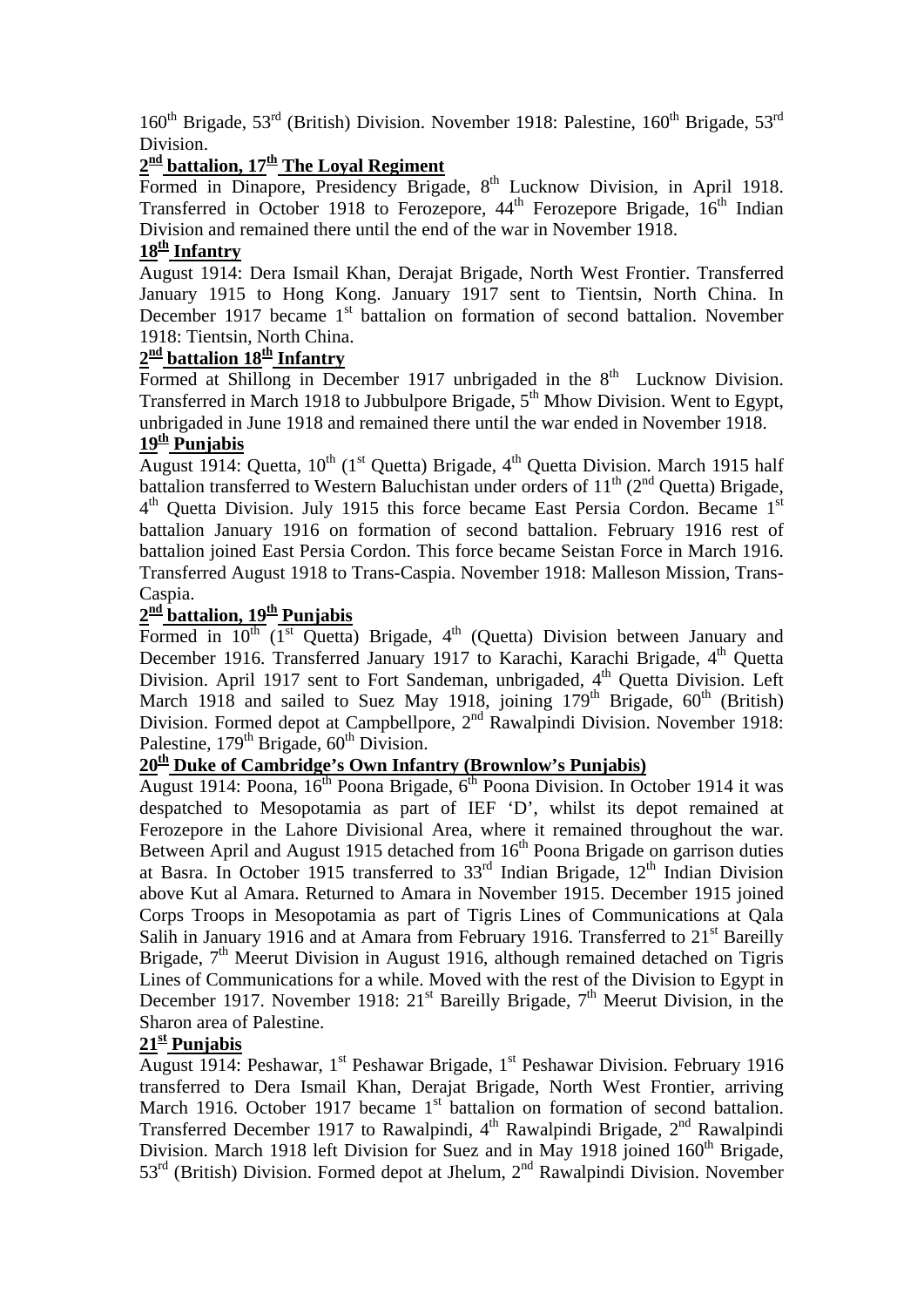## 1918: Palestine,  $160^{th}$  Brigade,  $53^{rd}$  Division.

# **2nd battalion, 21st Punjabis**

Began forming in Bareilly, Meerut Division in July 1917 and completed forming in Jubbulpore, Jubbulpore Brigade, 5<sup>th</sup> Mhow Division in October 1917. November 1918: Jubbulpore, Jubbulpore Brigade,  $5<sup>th</sup>$  Mhow Division.

#### **22nd Punjabis**

August 1914: Benares, Presidency Brigade, 8<sup>th</sup> Lucknow Division. Transferred September 1914 to  $17<sup>th</sup>$  Ahmednagar Brigade,  $6<sup>th</sup>$  Poona Division and sent with division to Mesopotamia as IEF D October 1914. Formed depot at Hyderabad (Sind), Karachi Brigade, 4<sup>th</sup> Quetta Division. April 1916 battalion captured at Kut al Amara. Reformed from 2<sup>nd</sup> battalion in Bushire, Southern Persia, in September 1916. January 1918 became  $1<sup>st</sup>$  battalion on formation of a new second battalion. Transferred May 1918 to Quetta,  $11<sup>th</sup>$  Brigade,  $4<sup>th</sup>$  Quetta Division and remained there until the war ended in November 1918.

# $2^{\frac{nd}{}}$  battalion,  $22^{\frac{nd}{}}$  Punjabis [1]

Formed in Mesopotamia in March 1916. Transferred July 1916 to Bushire, Southern Persia. Became 22<sup>nd</sup> Punjabis in September 1916.

# 2<sup>nd</sup> battalion, 22<sup>nd</sup> Punjabis [2]

Formed in Chaklala,  $4^{th}$  Rawalpindi Brigade,  $2^{nd}$  Rawalpindi Division in January 1918. By November 1918 transferred to Burhan,  $2<sup>nd</sup>$  Rawalpindi Division.

#### **23rd Sikh Pioneers**

August 1914: Lahore, unbrigaded, 3rd Lahore Division. Remained at Lahore when rest of division went to France and in November 1914 transferred to Aden. Transferred January 1916 to  $10<sup>th</sup>$  Indian Division in Egypt as pioneer battalion for division. Formed depot at Ambala, Ambala Brigade, 3rd Lahore Divisional Area. March 1916  $10<sup>th</sup>$  Indian Division broken up and transferred to independent  $29<sup>th</sup>$  Indian Brigade. In February 1917 became 1<sup>st</sup> battalion on formation of a second battalion. By April 1917 attached as engineers to Imperial Service Cavalry Brigade. May 1918 transferred to  $75<sup>th</sup>$  (British) Division as pioneer battalion. In July 1918 left  $75<sup>th</sup>$  Division but was not attached to  $54<sup>th</sup>$  (British) Division as its pioneer battalion. November 1918: Egypt, unbrigaded, Corps Troops.

#### **2nd battalion, 23rd Sikh Pioneers**

Formed in Egypt in February 1917 and established depot in India at Ambala, Ambala Brigade,  $16<sup>th</sup>$  Indian Division. Remained unbrigaded until July 1918 when became pioneer battalion for the newly formed  $75<sup>th</sup>$  British Division. November 1918: Palestine, pioneer battalion,  $75<sup>th</sup>$  Division.

#### **3rd battalion, 23rd Sikh Pioneers**

Formed in Jullundur,  $45^{\text{th}}$  Jullundur Brigade 16<sup>th</sup> Indian Division in January 1918 and remained there until the war ended in November 1918.

#### **24th Punjabis**

August 1914: Nowshera,  $2<sup>nd</sup>$  Nowshera Brigade, 1<sup>st</sup> Peshawar Division. Transferred October 1914 to  $30<sup>th</sup>$  Indian Brigade in Egypt. Formed depot at Nowshera,  $1<sup>st</sup>$ Peshawar Division. December 1914  $30<sup>th</sup>$  Indian Brigade joined newly formed  $10<sup>th</sup>$ Indian Division.  $30<sup>th</sup>$  Indian Brigade transferred to Mesopotamia to join  $12<sup>th</sup>$  Indian Division in March 1915, arriving in April and depot moved to Hyderabad, Karachi Brigade,  $4<sup>th</sup>$  Quetta Division. September 1915 Brigade attached to  $6<sup>th</sup>$  Poona Division for advance on Baghdad. April 1916 battalion captured at Kut al Amara. Reformed in September 1916 in Hyderabad, Karachi Brigade, 4<sup>th</sup> Quetta Division. December 1916 transferred to Jubbulpore, Jubbulpore Brigade, 5<sup>th</sup> Mhow Division. Returned to Mesopotamia, unbrigaded in April 1917 to Euphrates Defences. September 1917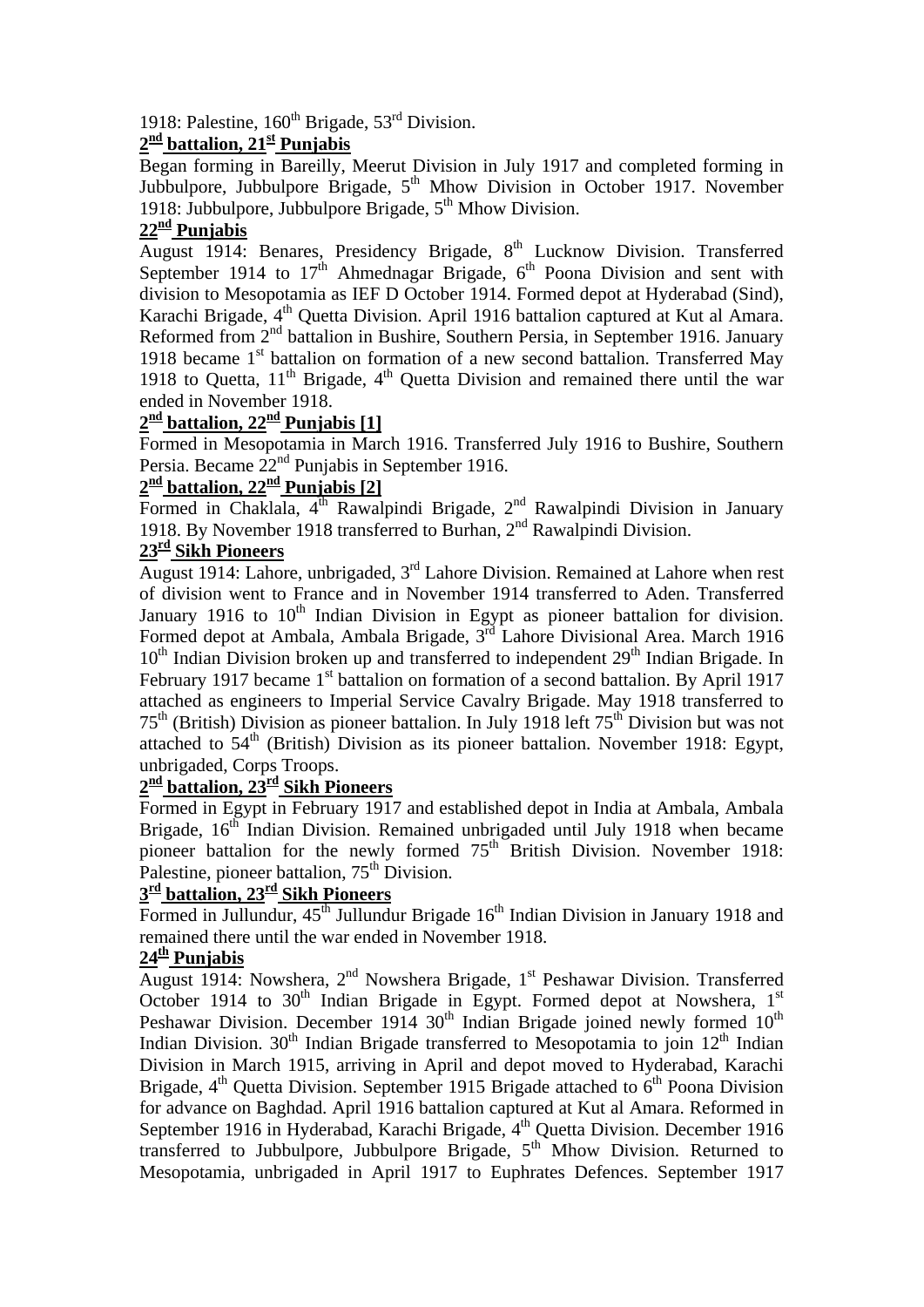joined 50<sup>th</sup> Indian Brigade, 15<sup>th</sup> Indian Division initially on Tigris Front but soon transferred back to Euphrates Front. September 1918 transferred to Salonika, arriving October 1918. November 1918: Salonika, 66<sup>th</sup> Brigade, 22<sup>nd</sup> British Division.

### **2nd battalion, 24th Punjabis**

Formed in November 1918, but immediately dispersed when the war ended.

### **25th Punjabis**

August 1914: Hong Kong. March 1915 transferred to Jhelum, 5<sup>th</sup> Jhelum Brigade, 2<sup>nd</sup> Rawalpindi Division. Transferred in December 1915 to Miranshah, Bannu Brigade, North West Frontier. October 1917 became  $1<sup>st</sup>$  battalion on formation of a second battalion. November 1917 joined  $54<sup>th</sup>$  Indian Brigade,  $18<sup>th</sup>$  Indian Division in Mesopotamia. Formed depot at Jhelum, 2<sup>nd</sup> Rawalpindi Division. September 1918 left for Macedonia and joined  $22<sup>nd</sup>$  British Division in November 1918. November 1918: Salonika, 22<sup>nd</sup> Division.

# **2nd battalion, 25th Punjabis**

Formed in Jhansi, Jhansi Brigade, 5<sup>th</sup> Mhow Division in October 1917 and remained there until the war ended in November 1918.

### **26th Punjabis**

August 1914: Hong Kong. Transferred March 1915 to Agra, unbrigaded,  $7<sup>th</sup>$  Meerut Divisional Area. May 1915 to Bannu, Bannu Brigade, North West Frontier. December 1915 to  $36<sup>th</sup>$  Indian Brigade, Corps Troops in Mesopotamia involved in attempts to relieve Kut al Amara. Formed depot at Bannu, Bannu Brigade. January 1916 depot moved to Rawalpindi,  $2<sup>nd</sup>$  Rawalpindi Division. Brigade joined newly created  $14<sup>th</sup>$ Indian Division in May 1916. Depot moved to Jhelum, 2<sup>nd</sup> Rawalpindi Division between January and July 1917. June 1918 36<sup>th</sup> Indian Brigade joined North Persia Force and depot moved to Bareilly, Meerut Division. Battalion transferred August 1918 to Persian Lines of Communication. November 1918: Persian Lines of Communications, Mesopotamia.

# $2^{\underline{\text{nd}}}$  battalion,  $26^{\underline{\text{th}}}$  Punjabis

Formed in Bareilly, Bareilly Brigade, Meerut Division in May 1918 and remained there until the war ended in November 1918.

#### **27th Punjabis**

August 1914: Tank, Derajat Brigade, North West Frontier. Transferred October 1914 to  $31<sup>st</sup>$  Indian Brigade,  $11<sup>th</sup>$  Indian Division in Egypt. Depot formed at Lahore,  $3<sup>rd</sup>$ Lahore Divisional Area. September 1915 to 9<sup>th</sup> Sirhind Brigade,  $3^{rd}$  Lahore Division in France. December 1915 division transferred to Mesopotamia and battalion moved to 7<sup>th</sup> Ferozepore Brigade, 3<sup>rd</sup> Lahore Division, arriving in February 1916. Depot moved to Jhelum, 2<sup>nd</sup> Rawalpindi in first half of 1917. April 1918 moved with rest of division to Egypt. Became 1<sup>st</sup> battalion in July 1918 on formation of a second battalion. November 1918: Palestine,  $7<sup>th</sup>$  Ferozepore Brigade,  $3<sup>rd</sup>$  Lahore Division.

# 2<sup>nd</sup> battalion, 27<sup>th</sup> Punjabis

Formed in Agra, unbrigaded, Meerut Division in July 1918 and remained there until the war ended in November 1918.

### **28th Punjabis**

August 1914: Colombo. Transferred January 1916 to 19<sup>th</sup> Dehra Dun Brigade,  $7<sup>th</sup>$ Meerut Division when that division moved from France to Mesopotamia. Formed depot at Lahore,  $3<sup>rd</sup>$  Lahore Divisional Area. In first half 1917 depot moved to Jhelum, 2nd Rawalpindi Division. January 1918 moved with rest of division to Egypt. Became 1<sup>st</sup> battalion in August 1918 on formation of a second battalion. November 1918: Palestine, 19<sup>th</sup> Dehra Dun Brigade, 7<sup>th</sup> Meerut Division.

# **2nd battalion, 28th Punjabis**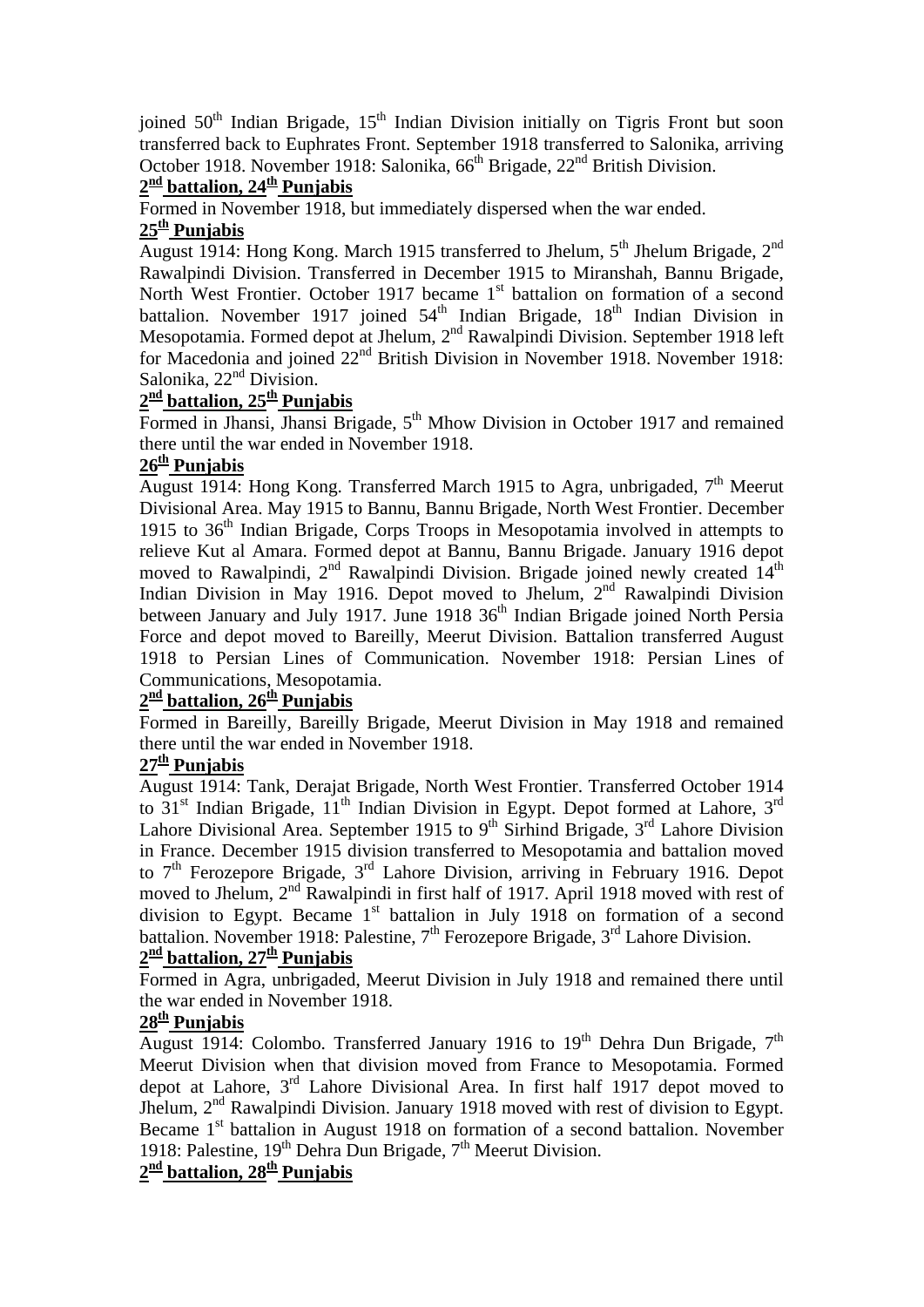Formed in 5<sup>th</sup> Jhelum Brigade, 2<sup>nd</sup> Rawalpindi Division in August 1918. Transferred to Delhi, unbrigaded, Meerut Division in October 1918. November 1918: Delhi, Meerut Division.

### **29th Punjabis**

August 1914: Hyderabad (Sind), Karachi Brigade, Quetta Division. In August 1914 left India for East Africa as part of IEF 'C', and arrived in Mombasa  $1<sup>st</sup>$  September 1914. Employed in the defence of East Africa and in January 1916 joined the newly formed  $2^{\text{nd}}$  East African Brigade,  $1^{\text{st}}$  East African Division. During this time the regimental depot was at Jhansi in January 1915, Lahore in January 1916 and back in Jhansi in January 1917 in the Jhansi Brigade, Mhow Division. The  $1<sup>st</sup>$  East African Division was broken up in April 1917 and the regiment left East Africa in May 1917, arriving in India in June and being sent to the  $4<sup>th</sup>$  Rawalpindi Brigade,  $2<sup>nd</sup>$  Rawalpindi Division. In October 1917 transferred to Peshawar (4 companies), unbrigaded, in the Peshawar Division. Left India in March 1918 and joined the 233<sup>rd</sup> Brigade, 75<sup>th</sup> (British) Division in Palestine in April 1918. November 1918: Palestine, 233rd Brigade,  $75<sup>th</sup>$  Division.

### **30th Punjabis**

August 1914: Delhi, unbrigaded,  $7<sup>th</sup>$  Meerut Division. Remained at Delhi in  $7<sup>th</sup>$ Meerut Divisional Area. Part of the short lived Delhi Brigade in January and February 1915. Transferred in July 1915 to  $4<sup>th</sup>$  Rawalpindi Brigade,  $2<sup>nd</sup>$  Rawalpindi Division. Moved in November to Murtaza, Derajat Brigade, North West Frontier. Left for East Africa in November 1916 (arrived in December) and served there, unbrigaded, until December 1917. During this period established a depot in the  $2<sup>nd</sup>$  Rawalpindi Division, at Rawalpindi in the  $4<sup>th</sup>$  Rawalpindi Brigade and then at Jhelum in the  $5<sup>th</sup>$ Jhelum Brigade. December 1917 became  $1<sup>st</sup>$  battalion on formation of a  $2<sup>nd</sup>$  battalion. Transferred to  $44<sup>th</sup>$  Ferozepore Brigade,  $16<sup>th</sup>$  Indian Division in January 1918. November 1918: Ferozepore, 44<sup>th</sup> Ferozepore Brigade, 16<sup>th</sup> Indian Division.

# 2<sup>nd</sup> battalion, 30<sup>th</sup> Punjabis

Formed December 1917 at Lahore in  $16<sup>th</sup>$  Indian Division. Transferred to  $44<sup>th</sup>$ Ferozepore Brigade, 16<sup>th</sup> Indian Division in January 1918. In May 1918 left India for the Middle East and arrived at Suez in June 1918. Joined  $180<sup>th</sup>$  Brigade,  $60<sup>th</sup>$  (British) Division. Formed depot at Lahore, 16<sup>th</sup> Indian Division. November 1918: Palestine,  $180<sup>th</sup>$  Brigade,  $60<sup>th</sup>$  Division.

# 3<sup>rd</sup> battalion, 30<sup>th</sup> Punjabis

Formed at Ambala in the independent Ambala Brigade, in June 1918 as  $1<sup>st</sup>$  battalion,  $132<sup>nd</sup>$  Punjab Regiment and re-designated as  $3<sup>rd</sup>$  battalion,  $30<sup>th</sup>$  Punjabis in the same month. Transferred in August 1918 to  $44<sup>th</sup>$  Ferozepore Brigade, 16<sup>th</sup> Indian Division. November 1918: Ferozepore, 44<sup>th</sup> Ferozepore Brigade, 16<sup>th</sup> Indian Division.

### $4<sup>th</sup>$  battalion,  $30<sup>th</sup>$  Punjabis

Formed at Ambala as  $2^{nd}$  battalion,  $132^{nd}$  Punjab Regiment in the independent Ambala Brigade, in June 1918 and re-designated as  $4<sup>th</sup>$  battalion, 30<sup>th</sup> Punjabis in July 1918. November 1918: Phillour, independent Ambala Brigade.

#### *Bibliography*

Distribution of the Army in India, Government Central Branch Press: *4th January 1915* 

Distribution of the Army in India, Government Central Branch Press: *1st July 1915*  Distribution of the Army in India, Government Central Branch Press: *3rd January 1916* 

Distribution of the Army in India, Government Central Branch Press: *1st July 1916*